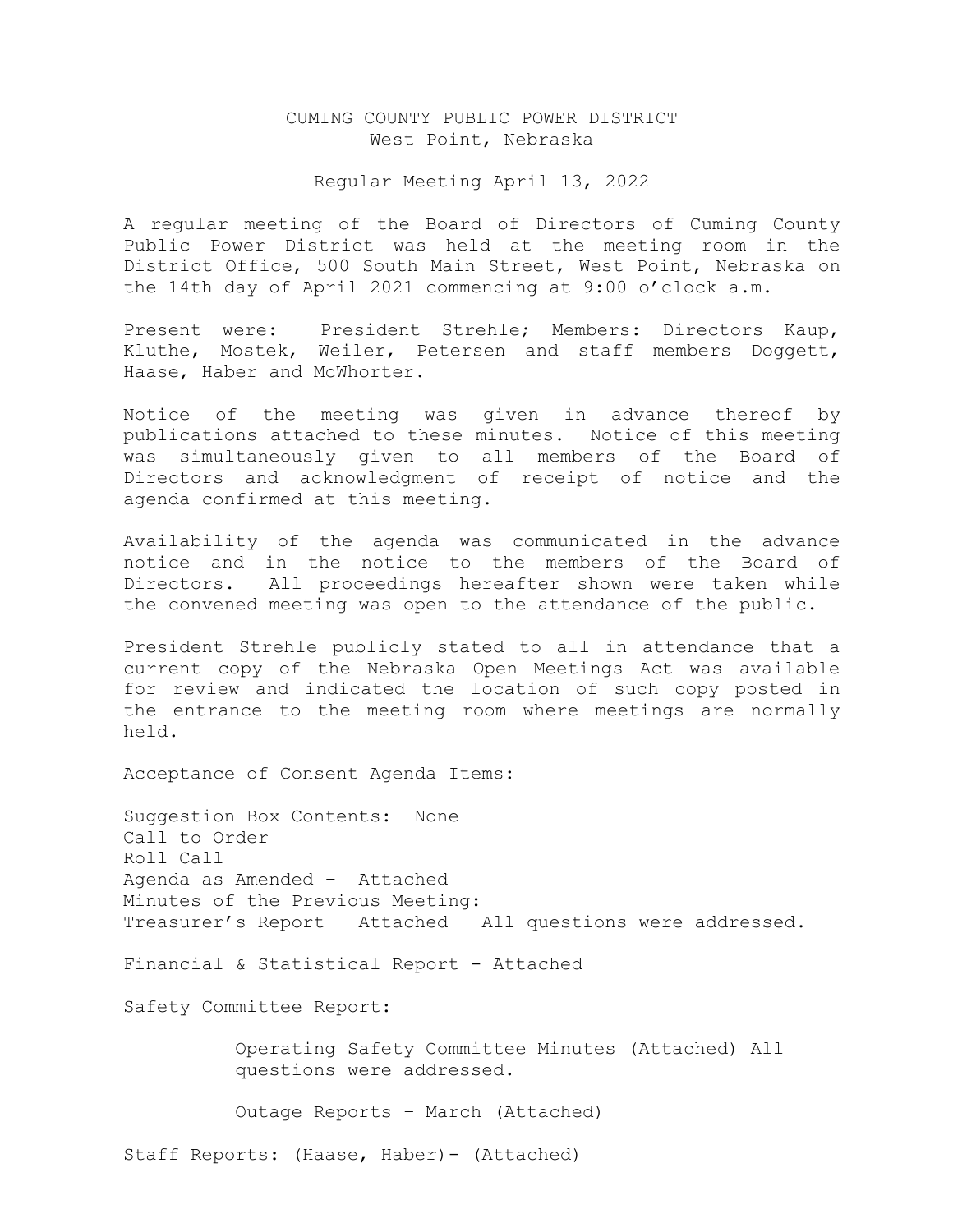### Page 2 - Minutes

(1) After discussion a motion was made by Director Kluthe and seconded by Director Mostek **to accept the consent agenda items as presented.**

| A roll call was as follows: |
|-----------------------------|
|-----------------------------|

| Mostek | Yes | Strehle  | Yes |
|--------|-----|----------|-----|
| Kaup   | Yes | Weiler   | Yes |
| Kluthe | Yes | Petersen | Yes |

Motion carried (6-0).

(2) After discussion a motion was made by Director Kluthe and seconded by Director Kaup **to accept Policy 220A – Uniforms as reviewed.**

A roll call was as follows:

| Mostek | Yes | Weiler   | Yes |
|--------|-----|----------|-----|
| Kaup   | Yes | Strehle  | Yes |
| Kluthe | Yes | Petersen | Yes |

Motion carried (6-0).

(3) After discussion a motion was made by Director Petersen and seconded by Director Mostek **to accept Policy 512 - Security Light as reviewed.**  A roll call was as follows:

| Mostek | Yes | Weiler   | Yes |
|--------|-----|----------|-----|
| Kaup   | Yes | Strehle  | Yes |
| Kluthe | Yes | Petersen | Yes |

Motion carried (6-0).

## **Directors' Expense and Reports**

Director expenses were presented.

Director Kluthe asked about the NRECA meeting cost for Greg, he thought NRECA would start to cover that cost. Greg told the board that is the last meeting that is covered by Cuming County PPD. Now NRECA will be covering all the cost for meetings.

Two more items on the treasurer's report were discussed, the small price increase for garbage and the magazine price. It will be increasing due to the price increase of paper.

Director Strehle asked Kari to explain the Power Cost Comparison; some months Bluestem is higher than NPPD. Bluestem is a flat rate of .051 cents per kwh. The power bill from the G&T, the price per kwh changes monthly. Dependent upon how high the district's demand is, the actual kwh purchased during the month and the PCA credit, the cost monthly from NE G&T can be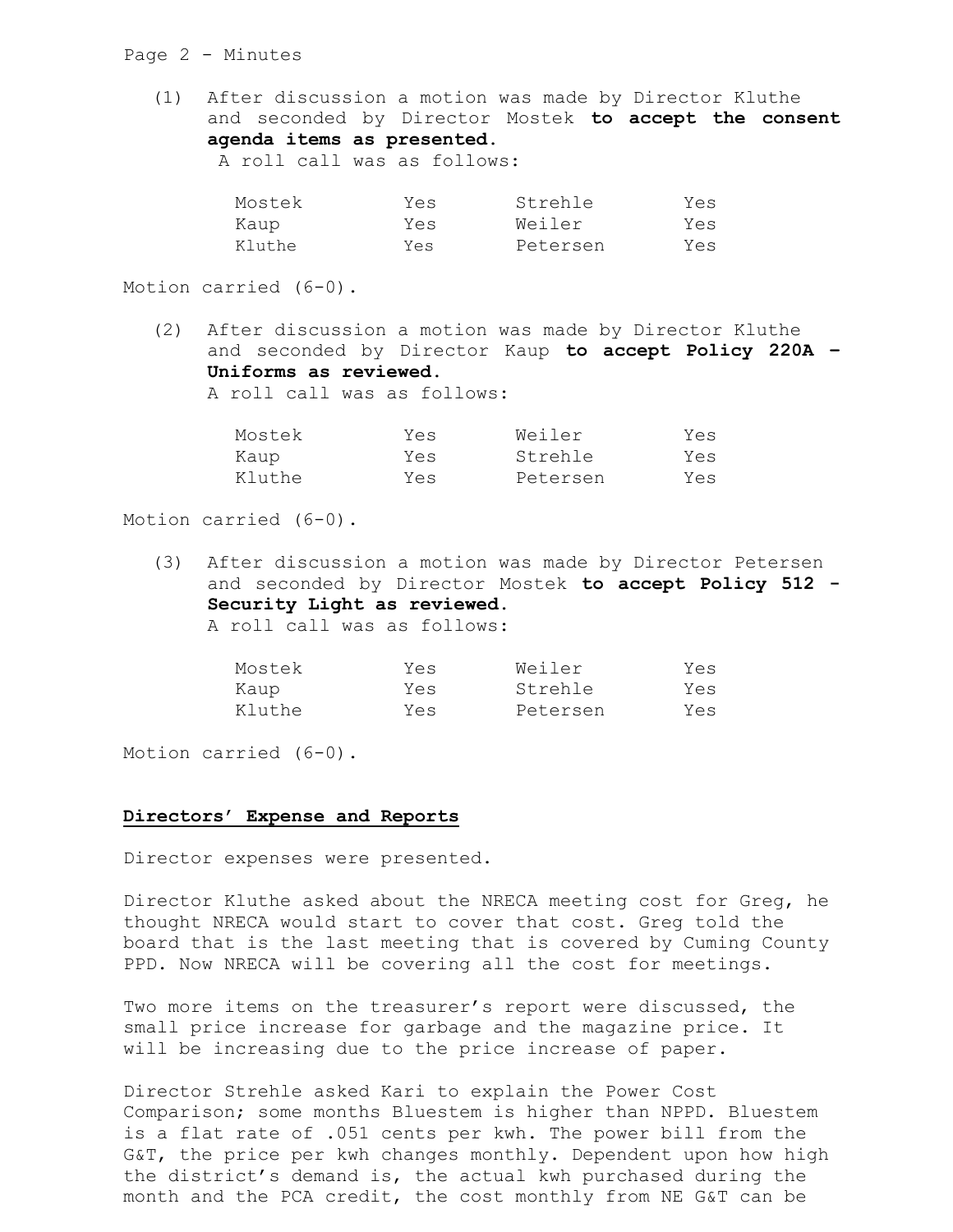higher or lower than Bluestem. However, most month's Bluestem is lower.

Director Mostek asked about the hiring of Trevor Schumacher. Scott Haber stated that he has been with Cuming County for the past couple years, and he will graduate in May. He will be starting late May or early June.

Director Kluthe asked Scott Haber to check out a couple poles on the county line. Some of the poles look like they are leaning.

Director Strehle informed the board there is a CFC class on Understanding the Financial Statement. It can be viewed online April 18th and will take about 2 hours.

### **Meeting Updates**

## **NE G&T Meeting**

General Manage McWhorter and director Mostek attended the annual meeting and the quarterly board meeting. Discussions held during the meeting; the financials, the possible merger between Dawson and Central and the use of consultants hired by the G&T.

## **NREA Strategic Planning**

Director Strehle stated the meetings went with the Power Districts. Key items that were mentioned when looking at a new general manager. Once hired, make sure the manager continues to get educated with Public Power. Hands on with safety and have great communication skills.

# **Co Bank**

General Manager McWhorter and director Strehle attended the meeting online. Speakers for the event; CEO Tom Halverson of Co Bank and Bobby Flay.

# **Director Assignments**

#### **NRECA Legislative Rally**

Director Strehle will be attending the meeting.

# **Managers Expense & Report**

Chet McWhorter had no expenses to report.

# **Solar**

Cuming County has had the best four months of output for solar. Customers are back to looking into solar.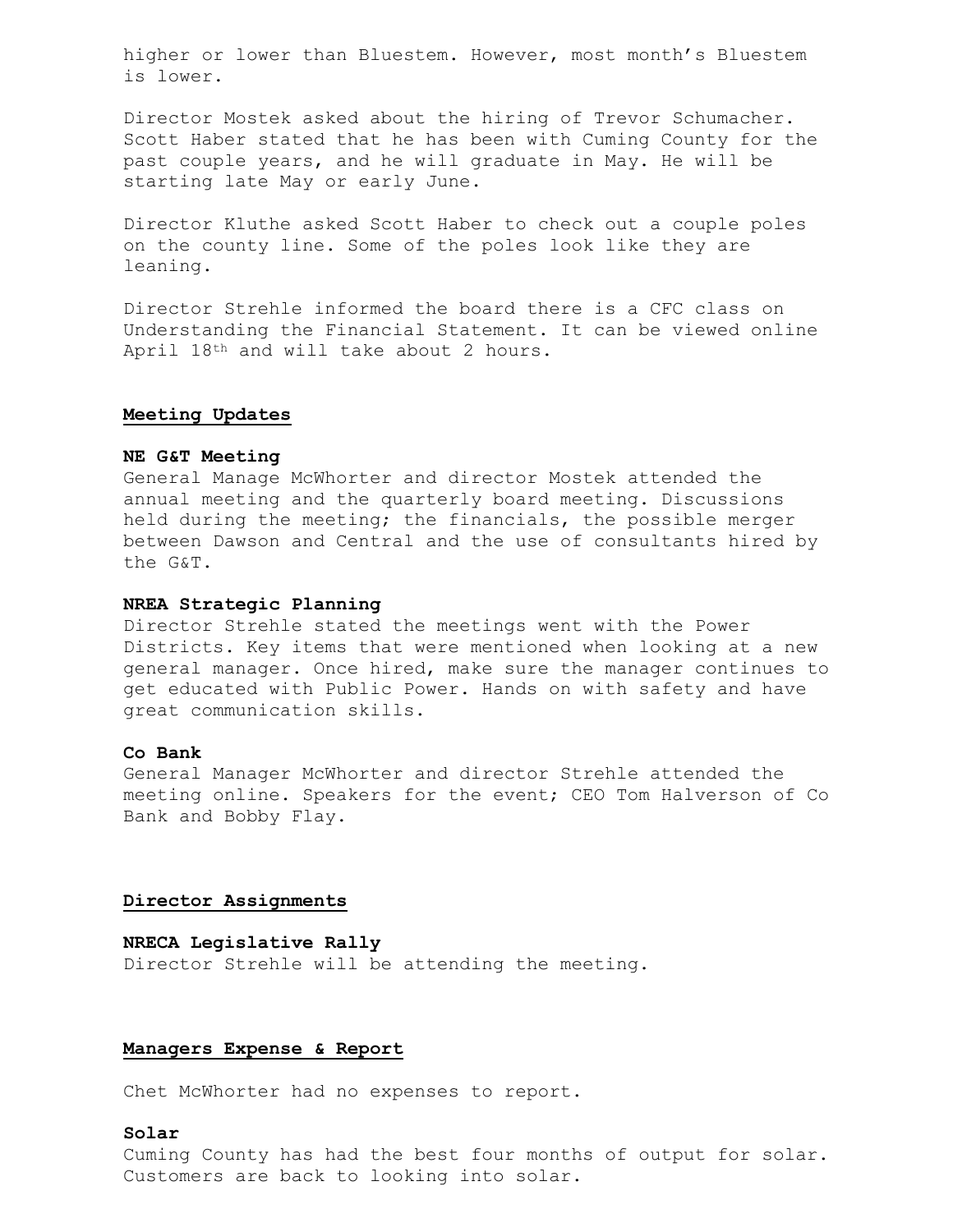### **December Storm**

Kari Haase has been working hard with FEMA to get all our information to them. At this time FEMA should be paying for 90% of the cost.

### **Legislative**

There are two legislative resolutions that are in interest of CCPPD to pay attention to. LR394, is an interim study on net metering and the second, LR355, is regarding our enabling statute, Chapter 70. General Manager McWhorter will continue to follow these two resolutions and keep the board informed.

# **Work Plan**

The kickoff meeting stared in March with Matt from JEO. Employees will continue to share information with him and get input from him to create the plan.

### **NREA Northeast Manager Meeting**

The meeting was held at Cuming County PDD office. Items discussed during the meeting included, NRECA Resolutions Process, NREA Strategic Planning and an overview of the NE Legislative Resolutions. Larry Arens and Brittney Koenig came to the meeting and discussed the Community Solar Program that NPPD offers.

## **Old Business**

### **Procedure 503B – Double Throw Switches**

General Manager McWhorter wrote up a procedure for Policy 503B. The board agreed to move forward with the procedure.

# **Board Meal Discussion**

General Manager McWhorter talked to Dave Jarecke on this issue. Dave offered these suggestions to make the situation correct. If the meeting has concluded, during lunch you provide an update to the board. The updated must provide a legitimate business reason for lunch. Many places do have lunch catered to the office, where it is more supported to be a part of the meeting. The board decided they will go to lunch providing a needed update will occur during the lunch. It will be documented in the minutes.

### **New Business**

**Distributed Generation Report** The report was discussed and reviewed.

**Policy 220- A Uniforms** Policy was discussed and reviewed.

**Policy 512 – Security Light** Policy was discussed and reviewed.